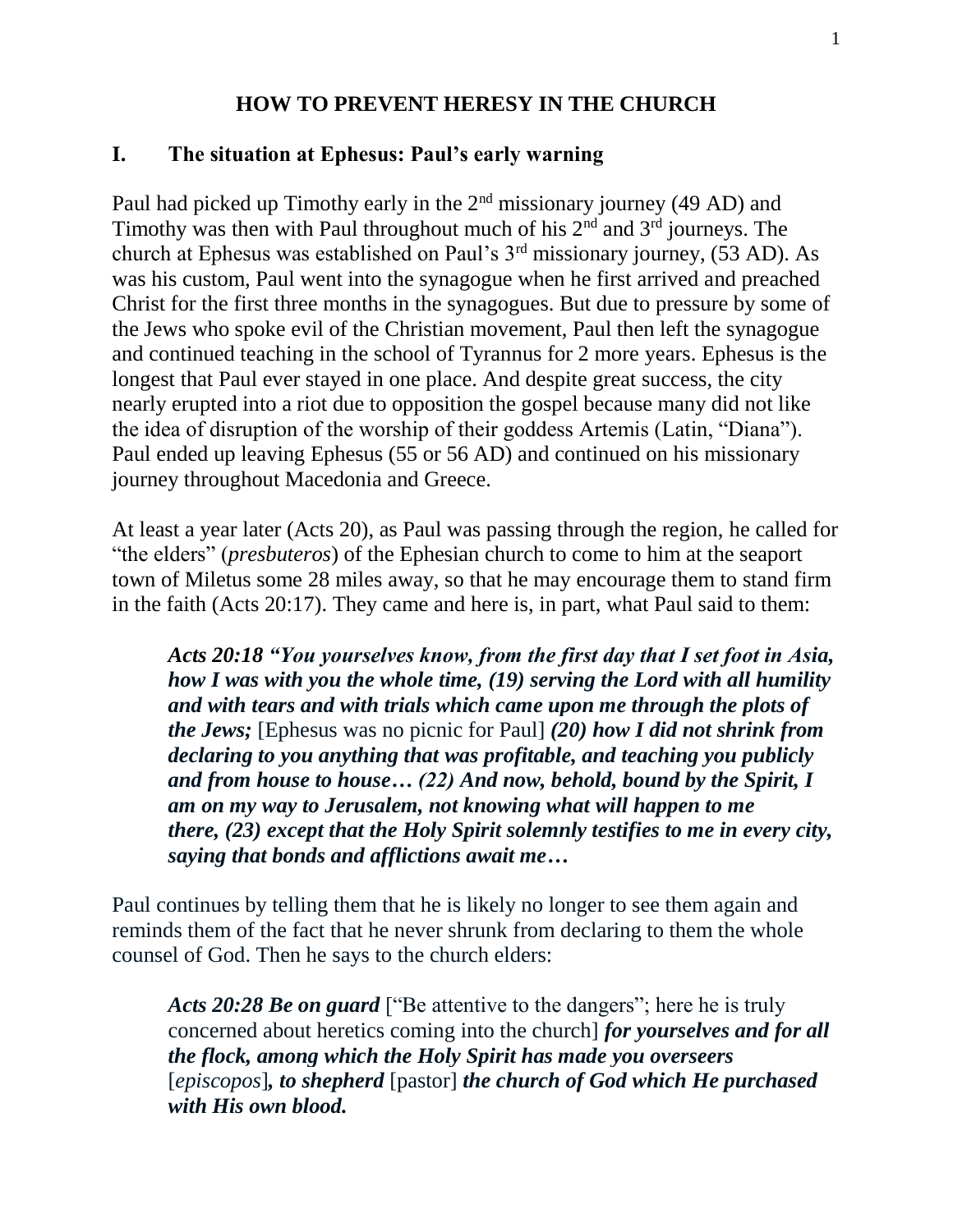Here we find that the "elder," "overseer" and "pastor" are one and the same office. The term, "elder," stresses authority (based on Jewish background); the "overseer" points to purpose; and "shepherd" emphasizes "function."

He next explains why pastors must be attentive:

*Acts 20:29 I know that after my departure savage wolves will come in among you, not sparing the flock; (30) and from among your own selves men will arise, speaking perverse things, to draw away the disciples after them.*

Following the analogy of sheep, false teachers are wolves who take advantage when there is no shepherd to guard the flock. In that Paul describes them as "savage wolves" (lit., "heavy wolves"; and therefore easily able to take down sheep), Paul is aware that without a shepherd who instructs the people in the word, that the sheep will certainly fall to the heresy of the wolves.

*Acts 20:31 Therefore be on the alert* [*gregorio,* "be awake"]*, remembering that night and day for a period of three years I did not cease to admonish* [*noutheteó*, "counselling" "reasoning," "warning," in order to persuade; present part., "continually actively admonishing] *each one with tears.*

Notice how often Paul says he was admonishing. He did this "night and day" and "continually reasoning out with each one with tears for three years!" For Paul the teaching and admonishing was non-stop. As he stated in verse 20, **"***how I did not shrink from declaring to you anything that was profitable, and teaching you publicly and from house to house."* Then he says to the elders:

*Acts 20:32 And now I commend you to God and to the word of His grace, which is able* [*dunamai,* "empowers"] *to build you up and to give you the inheritance among all those who are sanctified.*

Paul's concern about false teachers at Ephesus turned out to be correct. Both 1 and 2 Timothy reflect a constant danger of false teachers attempting to mislead the church.

# **II. Examples of the danger**

Let me go through the examples in these letters.

## **Example #1 "Inventing things out of Scripture"**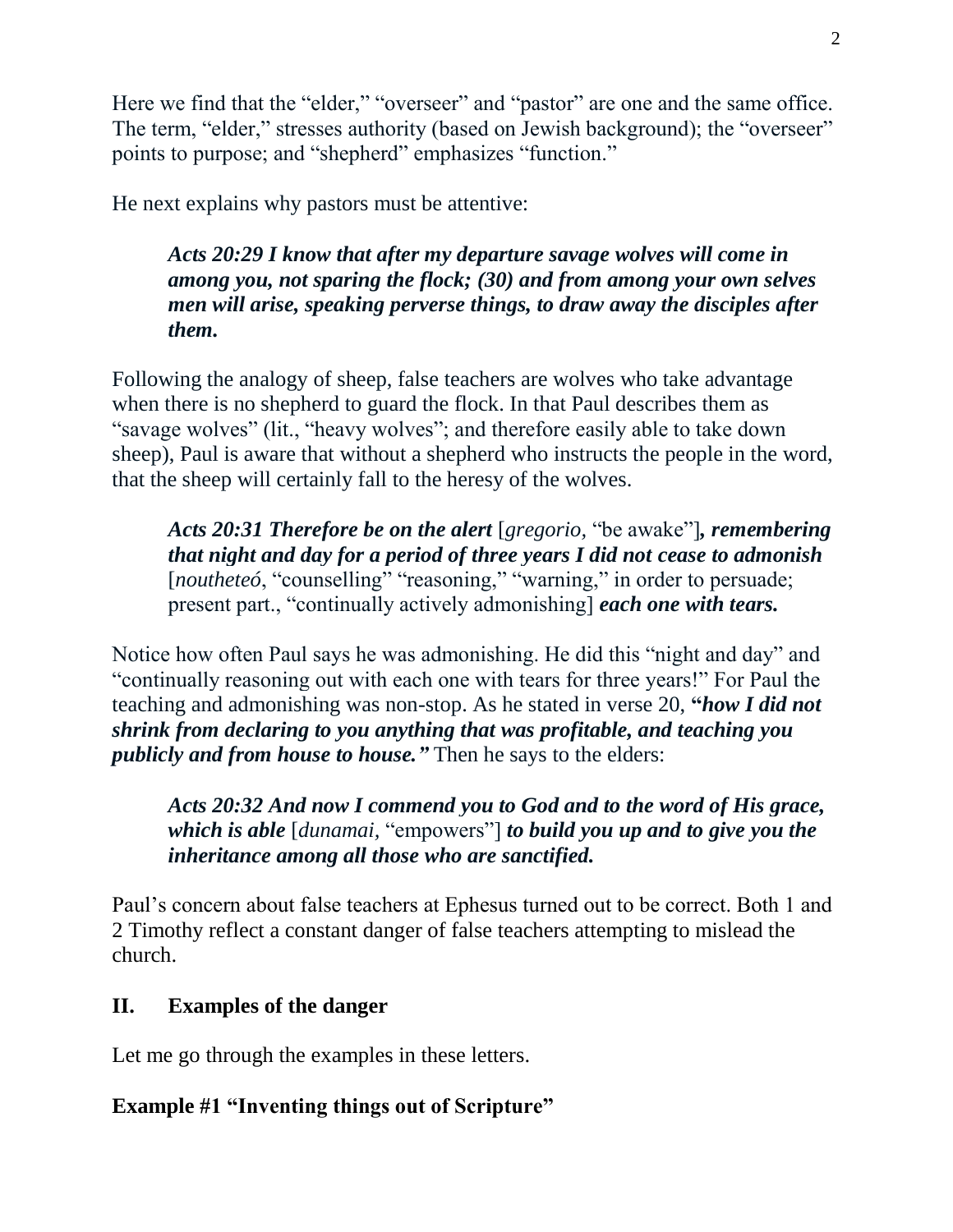*1 Tim 1:3 As I urged you upon my departure for Macedonia, remain on at Ephesus so that you may instruct certain men not to teach strange doctrines* [doctrines that are different than the apostolic doctrines]*, (4) nor to pay attention to myths and endless genealogies, which give rise to mere speculation rather than furthering the administration of God which is by faith*. [Do not pay attention to stuff that is made up from Scripture that has not been taught by me or the apostles or our Lord; people were make stuff up, that the Bible taught what it did not teach]… *(6) For some men, straying from these things* [love and sincere faith]*, have turned aside to fruitless discussion, (7) wanting to be teachers of the Law, even though they do not understand either what they are saying or the matters about which they make confident assertions.*

As is often the case of heresy, false teachers claim their teaching is biblical, *"wanting to be teachers of the Law."* 

*Example #2 "False piety through claims of abstinent living"*

*1 Tim 4:1 But the Spirit explicitly says that in later times some will fall away from the faith, paying attention to deceitful spirits and doctrines of demons, (2) by means of the hypocrisy of liars seared in their own conscience as with a branding iron, (3) men who forbid marriage and advocate abstaining from foods which God has created to be gratefully shared in by those who believe and know the truth.*

There are those who will fall away from the faith because they pay attention to *"deceitful spirits and doctrines of demons."* Not that the people think they are following demons, for they, no doubt, think they are following God's will. Nonetheless, the source of the teaching is demonic. Satan is the "father of lies" and every heresy has as its source Satan.

And how are they misled? By teachers who are hypocritical liars and who don't have any conscience about deceiving people. The expression, **"by means of"**  expresses what methods were used to mislead the people. *"By means of the hypocrisy of liars…"* In those days a *hupocrisis* was "an actor of the stage"; one who pretended to be what he is not. He has no problem lying to the congregation. Therefore, Paul mentions that their consciences are *"seared…as with a branding iron.*" In the place where skin has been branded, that skin has no feeling. So also these have consciences that feel nothing when they lie.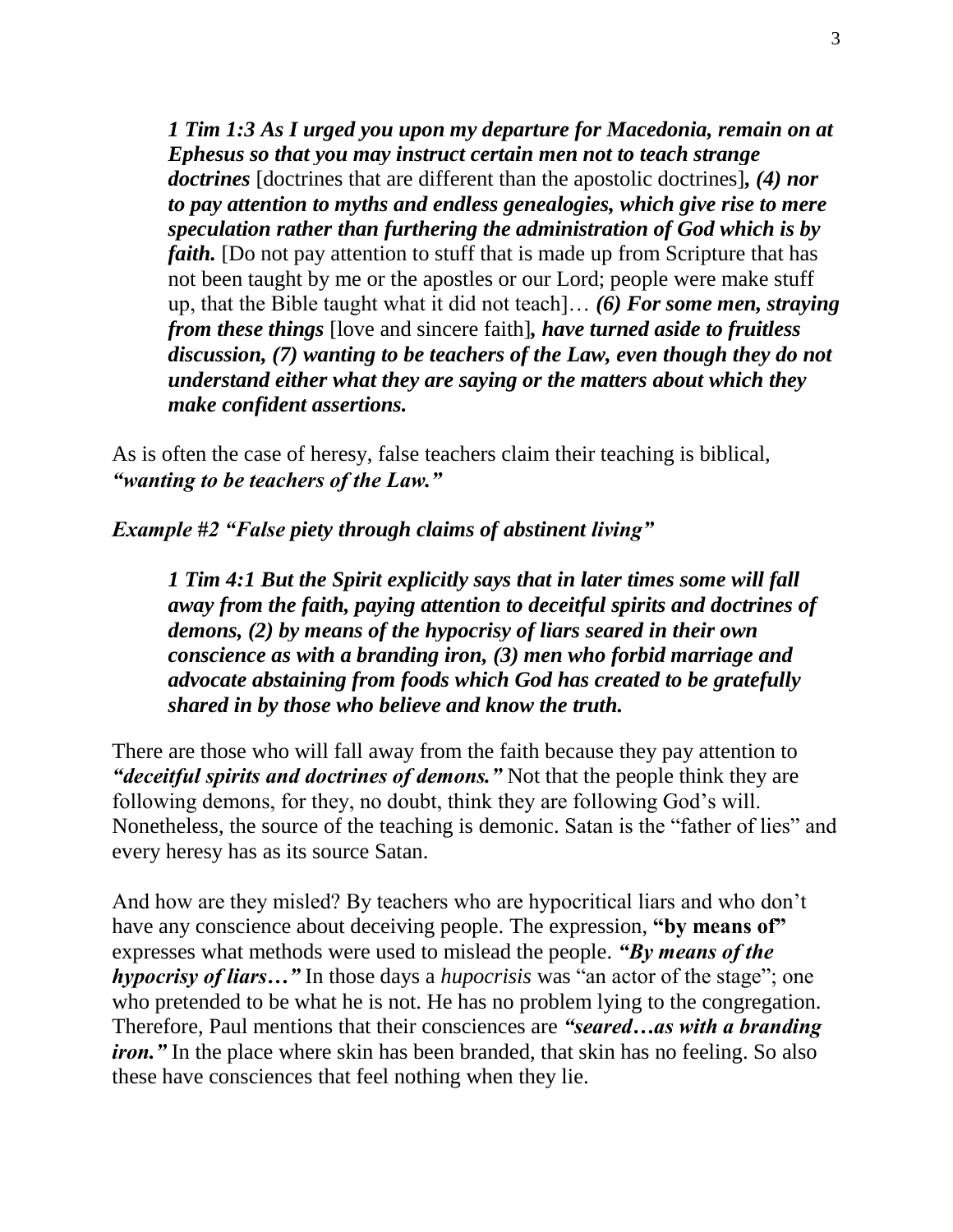And notice the ascetic life they demand! **"***men who forbid marriage and abstaining from foods."* They like to show great spirituality by claiming abstinence from the most natural things in life: marriage and from foods.

#### *Example #3 "teaching fabricated myths"*

Now there are more concerns that Paul shows concerning the influence of false teachers. Later in chapter 4:7, he warns of those who espouse *"profane and old wives' fables"* (KJV); again, pointing to those who make up myths (muthos) that silly old ladies would speak of; that is, teachings that are fabricated myths and indefensible from the Scriptures.

#### *Example #4 "godliness is a means of great gain"*

In chapter 6:5 Paul speaks of those who *"suppose that godliness is a means of great gain*," that is, in their teaching they suppose that "godliness brings you financial wealth." Yes, the prosperity gospel has been around for a long, long time. It did not start with Joel Osteen!

#### **III. The reality of Timothy's situation**

Now the next two paragraphs from 2 Timothy, in my opinion, demonstrate the reality of the situation that Timothy must deal with.

**2 Tim 2:24 The Lord's bond-servant must not be quarrelsome, but be kind to all, able to teach, patient when wronged, (25) with gentleness correcting those who are in opposition, if perhaps God may grant them repentance leading to the knowledge of the truth, (26) and they may come to their senses** *and escape* **from the snare of the devil, having been held captive by him to do his will.**

The word, "But," which begins chapter 3, connects this passage to what follows.

**2 Tim 3:1 But realize this, that in the last days difficult times will come. (2) For men will be lovers of self, lovers of money, boastful, arrogant, revilers, disobedient to parents, ungrateful, unholy, (3) unloving, irreconcilable, malicious gossips, without self-control, brutal, haters of good, (4) treacherous, reckless, conceited, lovers of pleasure rather than lovers of God, (5) holding to a form of godliness, although they have denied its power; Avoid such men as these.**